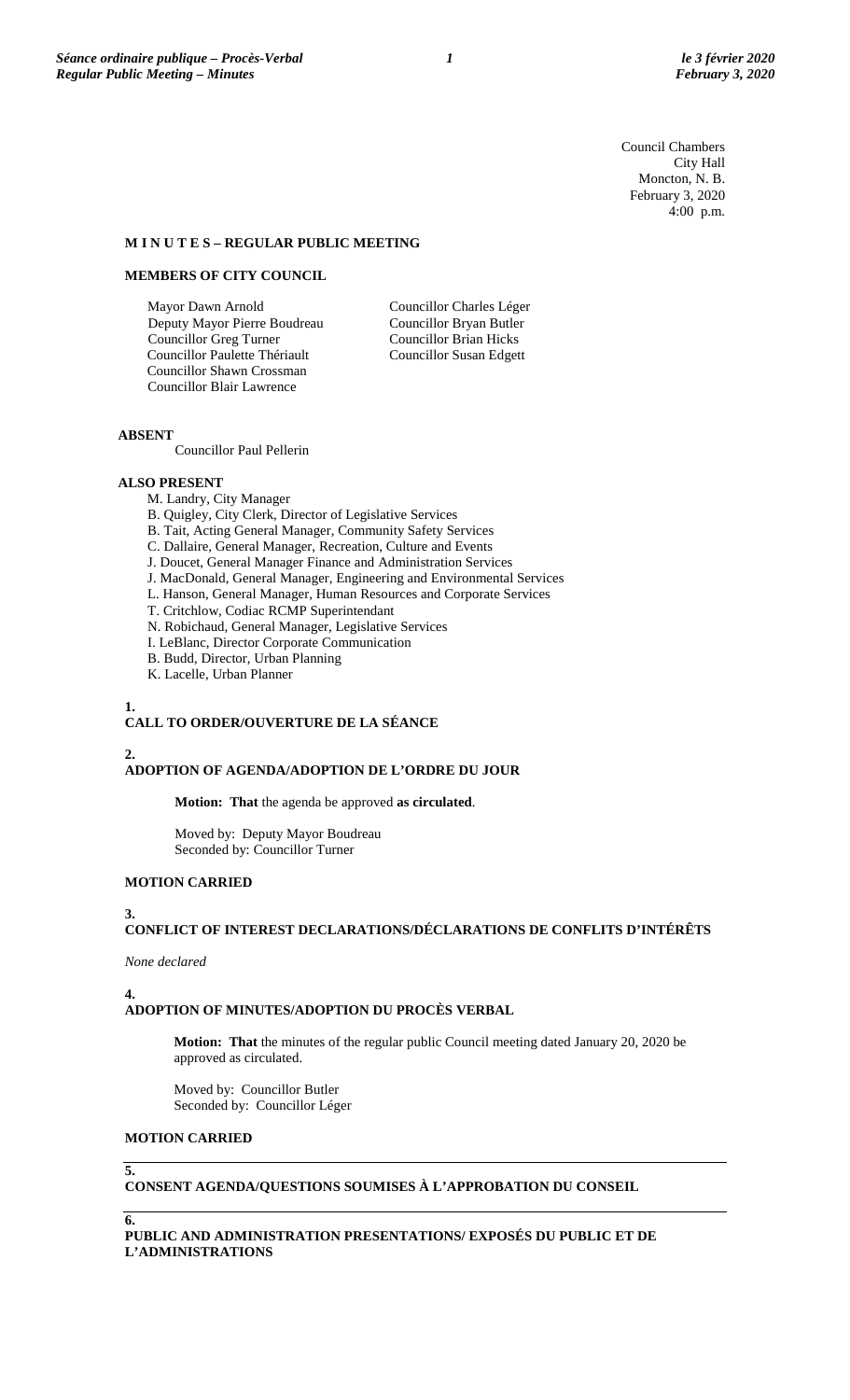5 minutes

6.1.1 **Recognition** of David Michaud (Councillor Thériault)

Councillor Paulette Thériault and Mayor Arnold presented a Certificate of Recognition to Mr. David Michaud. Mr. Michaud and his wife, Marie-Pier, have helped connect their neighbours, by among other things, establishing a community garden.

6.1.2 **Presentation** – Marielle Courthouse Dog Program – Kristal LeBlanc, Director Beauséjour Centre Kristal presented the newest employee of the Beauséjour Centre Marielle the Courthouse dog. Marielle was born on January 25, 2016 and trained from birth at the Dog Guide Foundation in New York City. She is trained with scent work, and specializes in Cortisol scent. She was transferred to the Lions Foundation of Canada Dog Guides in Ontario where she completed daily extensive training from 16 months to 3 years of age. She is currently handled by Ms. LeBlanc and Chantal De Alba (handler training April 2019). Courtroom dogs can be utilized with adults, as well as children.

Ms. LeBlanc provided ways in which the public and businesses help:

- Ensure that only accredited dogs are allowed public access.
- Contribute to the United Way Community Fund
- Show women victims of crime and those with mental illness that you stand beside them by participating in this year's Run/Walk for Women taking place in Moncton on May 3 , 2020 (1000 plus participants last year)
- Register at [www.runforwomen.ca](http://www.runforwomen.ca/)

## 6.1.3 **Presentation** – Cultural Hub - Elena Radu

Ms. Radu came before Council to present the Cultural Hub project. Cultural Hub is a non-profit organization that seeks to boost the cultural diversity found within Moncton. As the pool of diversity continues to expand, Culture Hub recognizes an opportunity to leverage culturally-based activities and events in order to entertain, educate, and further strengthen the fabric of the community. Their goal is to develop, host, and/or promote social events that are not only fun but informative. The organization is looking to establish a partnership with the City for the use of venues for their activities and funding for running the programs. A press conference will be held on Thursday, February 6, 2020 to introduce the program. Ms. Radu invited all to attend the press conference and learn more about the program.

### **Other Presentation/Autres présentations**

2 minutes

**7.**

# **6.2 ADMINISTRATION PRESENTATIONS/EXPOSÉS DE L'ADMINISTRATION**  15 minutes

# **PLANNING MATTERS/ QUESTIONS D'URBANISME**

### 7.1 **New Brunswick Department of Transportation and Infrastructure /J. D. Irving Limited Subdivisions**

Mr. Budd advised Council that a subdivision application has been received from J.D. Irving Limited. In 2019, J.D. Irving Limited purchased the lands at 623 Mapleton Road presently occupied for many years by the Day and Ross Inc., trucking company. The business is still presently operating on site with the intention of relocating to their new site in the Caledonia Industrial Park later in 2020. The applicants have acquired three (3) lots containing a total area of approximately 15.6 hectares (38 acres). The applicant's intention for phase 1 is to demolish the existing Day and Ross building and construct an approximate 100,000.00 sq. ft. retail building supply centre on the property.

To accommodate the construction of a new store, a Tentative Plan entitled "J.D. Irving Limited Subdivision" has been submitted for approval to subdivide the property for the purpose of constructing a new public street from Mapleton Road. This street would complete the 4-way intersection with Mapleton Road and Cabela's Court.

The purpose of the Tentative Subdivision Plan:

- 1. To create a future street, for which the owner is the Provincial Department of Transportation and Infrastructure.
- 2. To create new public street named rue Moncton Street; To create a future street (temporary turn-around); and to create Lots 20-1 & 20-2

The Planning Advisory Committee has been consulted and is recommending that Council approve the recommendations.

### **Motion:**

1) The Planning Advisory Committee recommends that Moncton City Council: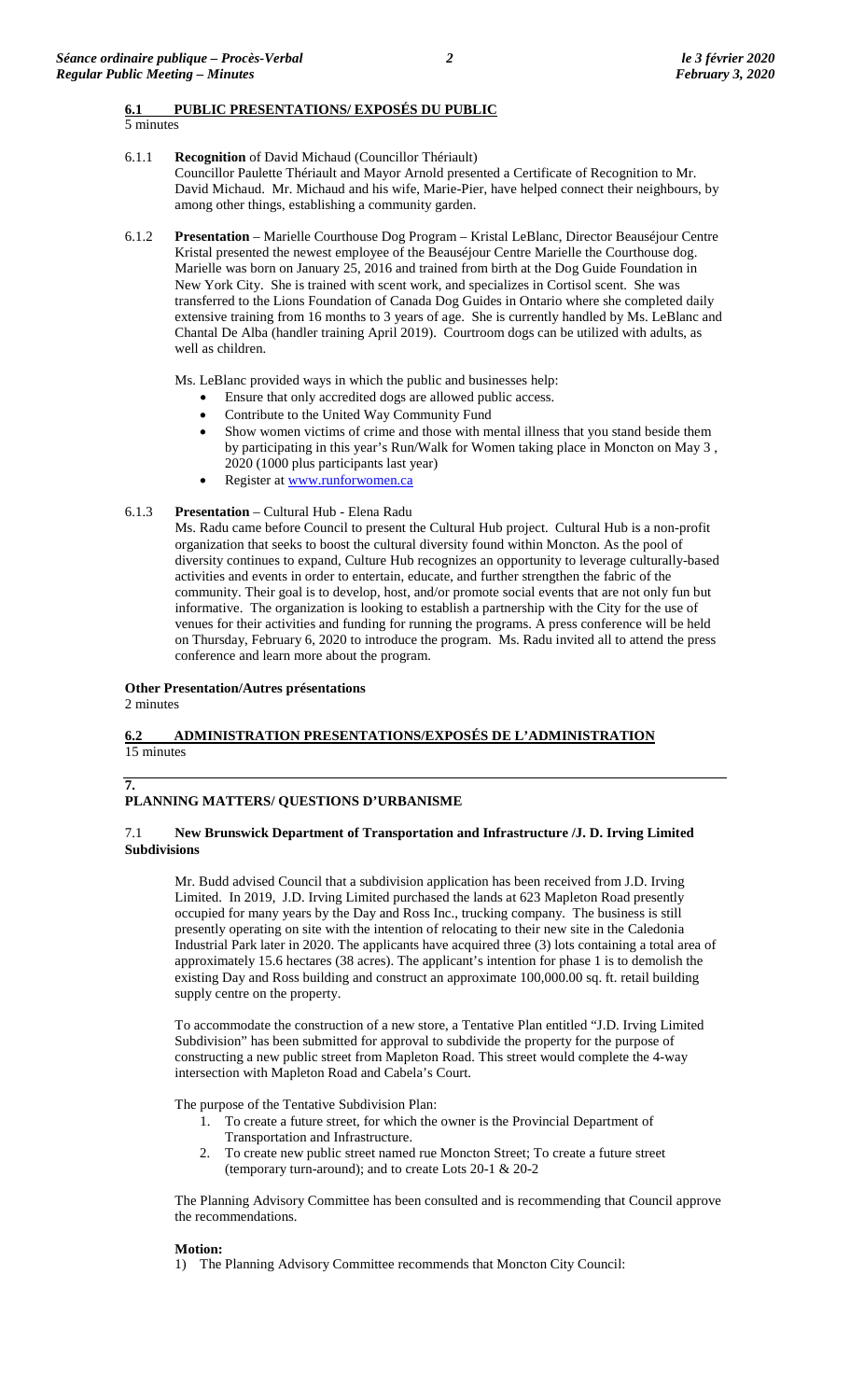• Assent to the location of a Future Street; as shown on the Tentative Plan entitled New Brunswick Department of Transportation and Infrastructure Subdivision, and

2) The Planning Advisory Committee recommends that Moncton City Council:

- Assent to the location of a fFuture Street (temporary turn-around) as shown on the Tentative Plan entitled J.D. Irving Limited Subdivision
- 3) The Planning Advisory Committee recommends that Moncton City Council:
	- Assent to the location of Rue Moncton Street as a Public Street as shown on the Tentative Plan entitled J.D. Irving Limited Subdivision

Subject to the following Conditions:

- Streets and Services are to be designed and acceptable to the City Engineer and
- constructed in accordance with the City's Subdivision, Standards and Guidelines;
- The Future Street as proposed on the Tentative Plan entitled " Department of
- Transportation and Infrastructure" is transferred to the City of Moncton; • If applicable, any costs associated with any off-site modifications required within the Mapleton Road right of way are the responsibility of the developers; and
- A Wetland and Watercourse Alteration permit is obtained prior to any construction on the site.

Moved by: Councillor Turner Seconded by: Councillor Léger

In response to a question from Councillor Turner, the roundabout scheduled at the exit at Mapleton from the Trans-Canada was scheduled for last summer; however, was put on hold by the Province.

In response to a question from Councillor Léger, Mr. Budd advised that the use of the name Moncton as a street name has been available in the name bank. It was felt that the name would be appropriate for this street, as it is will serve as a gateway to the city.

# **MOTION CARRIED**

# **STATEMENTS BY MEMBERS OF COUNCIL/ EXPOSÉS DES MEMBRES DU CONSEIL**

### *Greg Turner*

**8.**

• He noted that Council had an opportunity to visit to the new Northend YMCA. He indicated that the centre will be a great addition to the community, and to the City.

### *Brian Hicks*

• Spoke of the discussion this past week in regards to financial contributions to municipal candidates running for a seat on Council. It is his opinion that any campaign contributions should be made public, even though it is not regulated within the Election Act. Both he and Councillor Butler will declare publicly all donations received towards their campaigns.

### *Susan Edgett*

- Pleased that the JD Irving development was approved this evening.
- Welcomed Paul Richard, Ward 4 to the meeting.

### *Dawn Arnold*

- Also mentioned Council's tour of the NorthEnd Centre and its positive impact on the job market within the city.
- Thanked the Chamber of Commerce for hosting the Tri-Community Address last week.
- Participated in the Mean Tweets Event once again this year. The event raised a total of \$9,000 for United Way.
- Encouraged everyone to take in a show for the Hub Cap Comedy Festival.
- Congratulated Chad Steeves on another successful Flip Burger Fest week.

### **9.**

## **REPORTS AND RECOMMENDATIONS FROM COMMITTEES AND PRIVATE MEETINGS/ RAPPORTS ET RECOMMANDATIONS DES COMITÉS ET RÉUNIONS À HUIS CLOS**

### 9.1 **Recommendation(s)** – Private Session – January 27, 2020

That Moncton City Council approve an agreement between the City of Moncton and Organigram Inc. to permit Organigram or its sub-contractor to perform winter maintenance on a section of sidewalk on English Drive on City right-of-way, and that the Mayor and City Clerk be authorized to execute all necessary documents, and to affix the Corporate Seal thereto.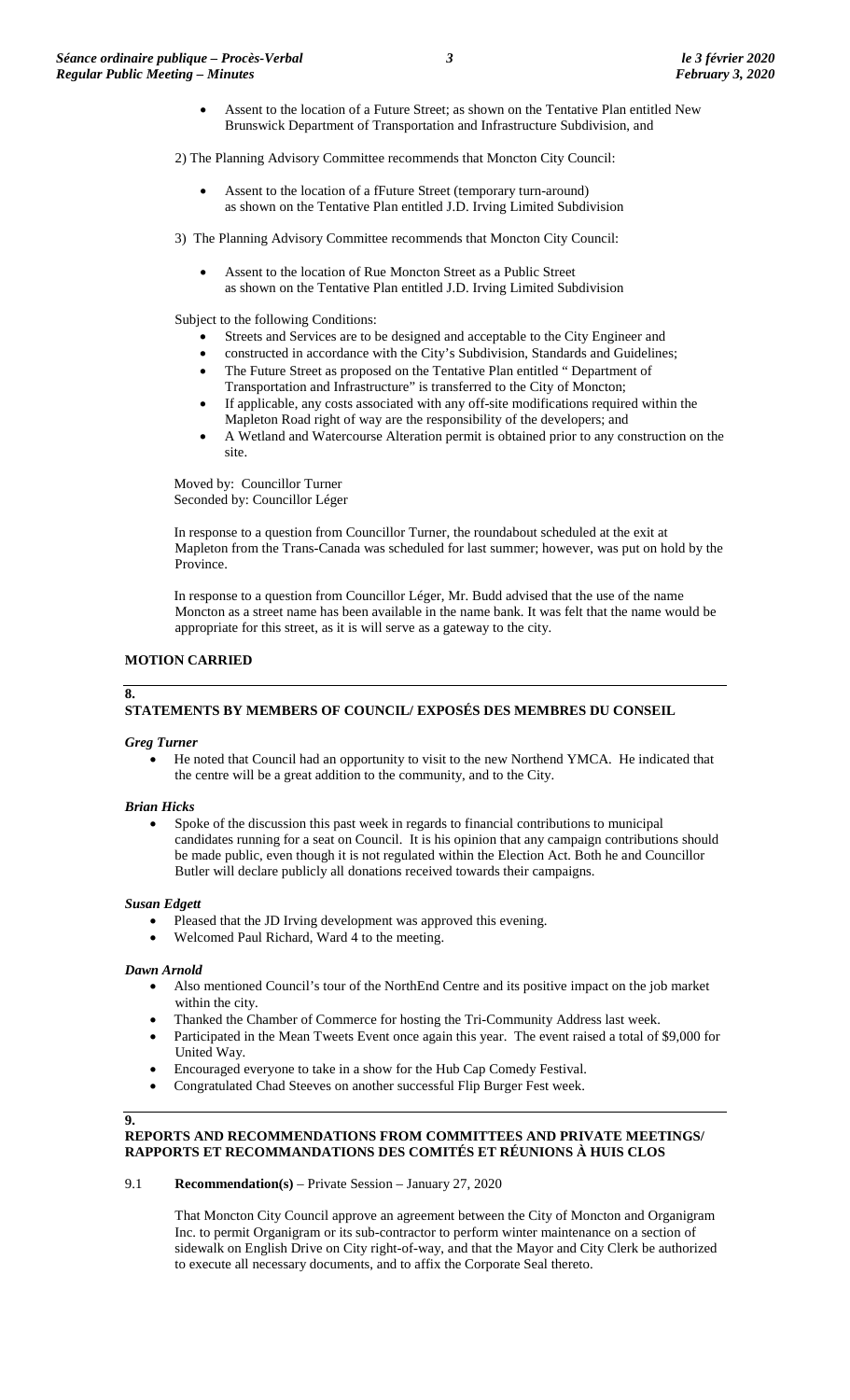### **MOTION CARRIED**

#### **REPORTS FROM ADMINISTRATION/ RAPPORTS DE L'ADMINISTRATION**

**11.**

**12.**

**10.**

### **READING OF BY-LAWS/ LECTURE D'ARRÊTÉS MUNICIPAUX**

11.1 **A By-Law** Respecting Flyer Distribution in the City of Moncton, being By-Law A-1520 – *First Reading*

**Motion:** I would move that 1<sup>st</sup> Reading be given to By-Law A-1520

Moved by: Councillor Butler Seconded by: Councillor Lawrence

### **MOTION CARRIED**

*The Clerk gave first reading* 

#### **NOTICES MOTIONS AND RESOLUTIONS/ AVIS DE MOTIONS ET RÉSOLUTIONS**

12.1 **Resolution** – 2020 Deposit to General Operating Reserve Fund

| <b>WHEREAS</b> | section 101 of the Local Governance Act of New Brunswick confers power on<br>City Council to create a General Operating Reserve Fund; and                                  |
|----------------|----------------------------------------------------------------------------------------------------------------------------------------------------------------------------|
| <b>WHEREAS</b> | the said Act requires that deposits made into the General Operating Reserve<br>Fund be authorized by resolution; and                                                       |
| <b>WHEREAS</b> | the City Treasurer recommends the deposit of \$858,000, being the budgeted<br>2020 deposit from the City's General Fund, be made to the General Operating<br>Reserve Fund. |

**THEREFORE BE IT RESOLVED** that authorization be granted for a deposit in the amount of **\$858,000** into the General Operating Reserve Fund.

Moved by: Councillor Butler Seconded by: Councillor Lawrence

#### **MOTION CARRIED**

- 12.2 **Resolution** 2020 Deposit to General Capital Reserve Fund
	- **WHEREAS** section 101 of the Local Governance Act of New Brunswick confers power on City Council to create a General Capital Reserve Fund; and
	- **WHEREAS** the said Act requires that deposits made into the General Capital Reserve Fund be authorized by resolution; and
	- **WHEREAS** the City Treasurer recommends the deposit of **\$10,056,028**, being the 2020 budgeted deposit from the City's General Operating Fund, be made to the General Capital Reserve Fund.

**THEREFORE BE IT RESOLVED** that authorization be granted for a deposit in the amount of \$**10,056,028**, into the General Capital Reserve Fund.

Moved by: Councillor Léger Seconded by: Councillor Butler

### **MOTION CARRIED**

- 12.3 **Resolution** 2020 Deposit to Utility Operating Reserve Fund
	- **WHEREAS** section 117(7) of the Local Governance Act of New Brunswick confers power on City Council to create a Utility Operating Reserve Fund; and
	- **WHEREAS** the said Act requires that deposits made into the Utility Operating Reserve Fund be authorized by resolution; and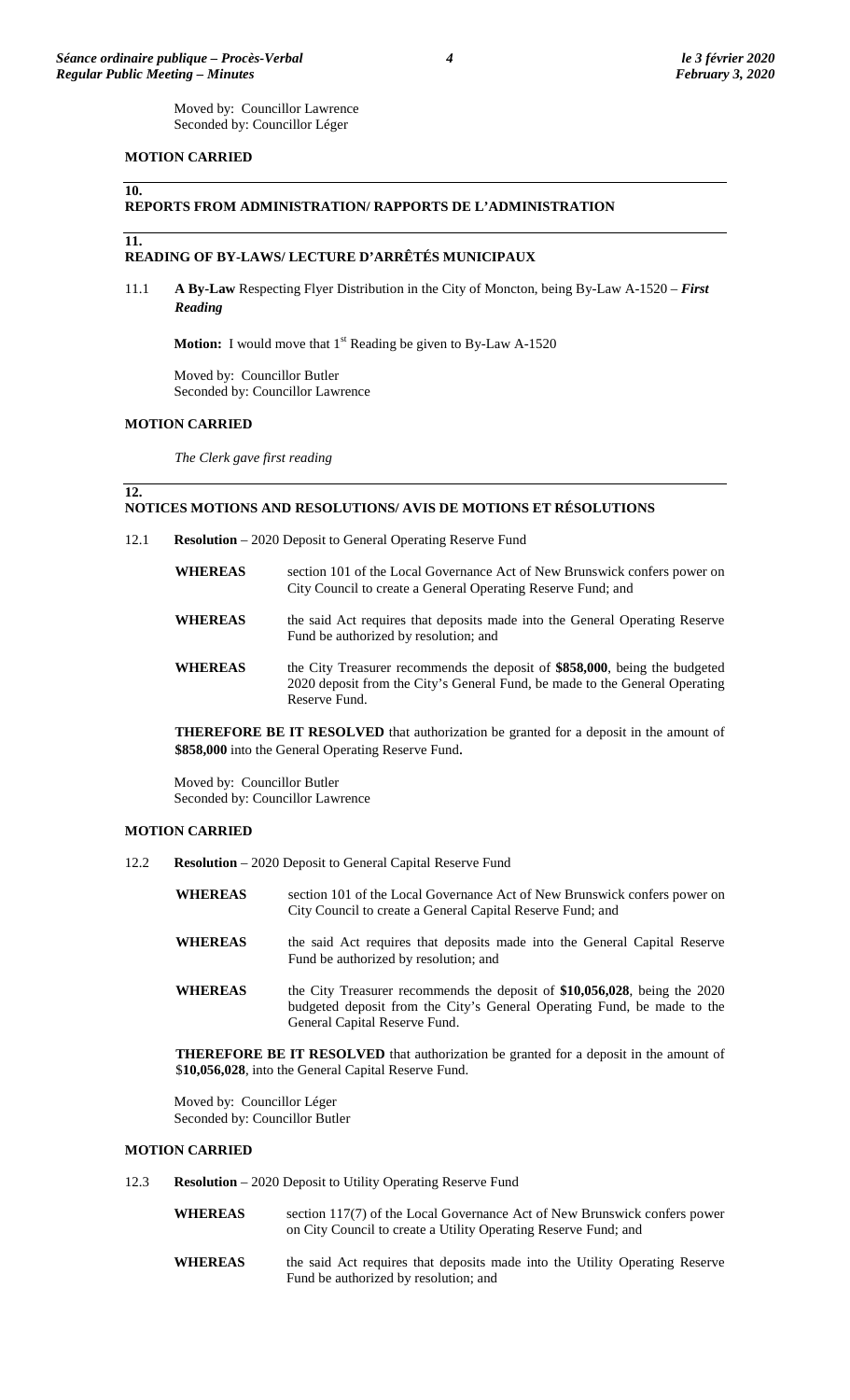**WHEREAS** the City Treasurer recommends the deposit of **\$10,000**, being the budgeted 2020 deposit from the City's Utility Operating Fund, be made to the Utility Operating Reserve Fund.

**THEREFORE BE IT RESOLVED** that authorization be granted for a deposit in the amount of **\$10,000** into the Utility Operating Reserve Fund.

Moved by: Councillor Edgett Seconded by: Councillor Lawrence

## **MOTION CARRIED**

- 12.4 **Resolution** 2020 Deposit to Utility Capital Reserve Fund
	- **WHEREAS** section 117(7) of the Local Governance Act of New Brunswick confers power on City Council to create a Utility Capital Reserve Fund; and
	- WHEREAS the said Act requires that deposits made into the Utility Capital Reserve Fund be authorized by resolution; and
	- **WHEREAS** the City Treasurer recommends the deposit of **\$2,972,933**, being the budgeted 2020 deposit from the City's Utility Operating Fund, be made to the Utility Capital Reserve Fund.

**THEREFORE BE IT RESOLVED** that authorization be granted for a deposit in the amount of **\$2,972,933**, into the Utility Capital Reserve Fund.

Moved by: Councillor Léger Seconded by: Councillor Edgett

#### **MOTION CARRIED**

- 12.5 **Resolution** By-Law Enforcement Officer Anne Robichaud
	- **WHEREAS** by virtue of Section 72 of the *Local Governance Act*, S.N.B. 2017, c. 18, Council may appoint by-law enforcement officers for the local government; and
	- **WHEREAS** by virtue of Section 14 of the *Police Act*, S.N.B., 1977, c. P-9.2, a by-law enforcement officer has the powers and immunities of a police officer for the purposes of enforcing the by-laws of the municipality for which he or she is appointed as are stipulated in the appointment, but has in no other regard the powers or immunities of a police officer; and
	- **WHEREAS** Council has approved the use of the S. P. C. A. to enforce By-Law # H-202, A BY-LAW RELATING TO ANIMAL CONTROL;

**NOW THEREFORE BE IT RESOLVED THAT Anne Robichaud** be hereby appointed By-Law Enforcement Officer for the City of Moncton, and is hereby authorized to enforce its BY-LAW RELATING TO ANIMAL CONTROL, being By-Law # H-202, and to take such action or issue such tickets as she may deem to be necessary to enforce any provision of such by-law.

Moved by: Councillor Léger Seconded by: Councillor Butler

### **MOTION CARRIED**

- 12.6 **Resolution** By-Law Enforcement Officers Bruno Thomas, Hugh Comeau, Rhéal Goguen, Bernard Bourque
	- **WHEREAS by virtue of Section 72 of the** *Local Governance Act***, S.N.B. 2017, c. 18, Council may appoint by-law enforcement officers for the local government; and** WHEREAS pursuant to Section 14 of the Police Act, S.N.B., Chap. P-9.2, Council is authorized to appoint By-Law Enforcement Officers; and
	- **WHEREAS** Council has approved the use of the Canadian Corps of Commissionaires to enforce its By-Laws;

**NOW THEREFORE BE IT RESOLVED THAT Bernard Bourque, Hugh Comeau, Rhéal Goguen and Bruno Thomas** be appointed By-Law Enforcement Officers for the City of